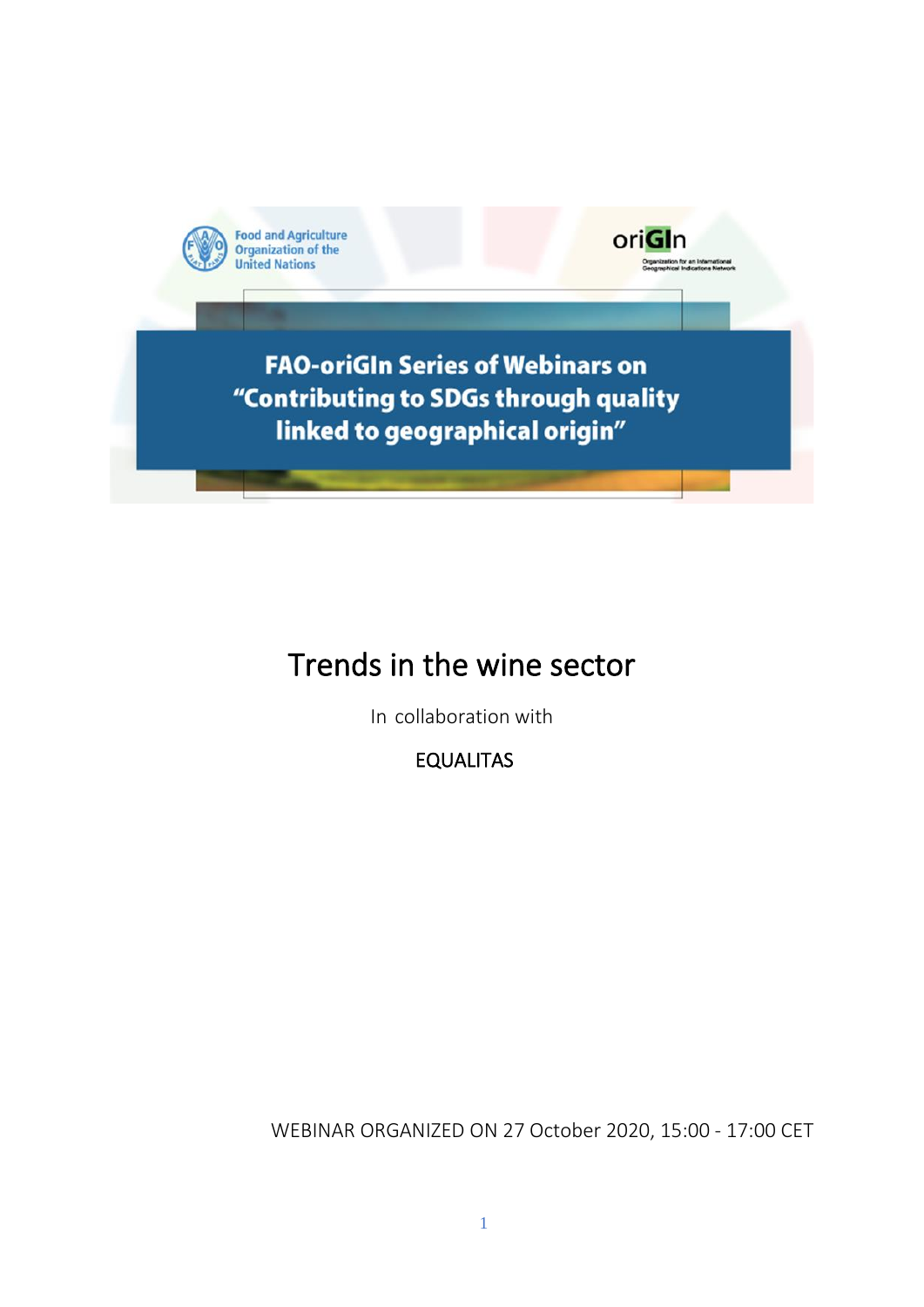## Table of Contents

| Keynote: Sustainability certification in viniculture: a global overview and the Italian experience, Mr. |  |
|---------------------------------------------------------------------------------------------------------|--|
|                                                                                                         |  |
|                                                                                                         |  |
|                                                                                                         |  |
|                                                                                                         |  |
|                                                                                                         |  |
|                                                                                                         |  |
|                                                                                                         |  |
|                                                                                                         |  |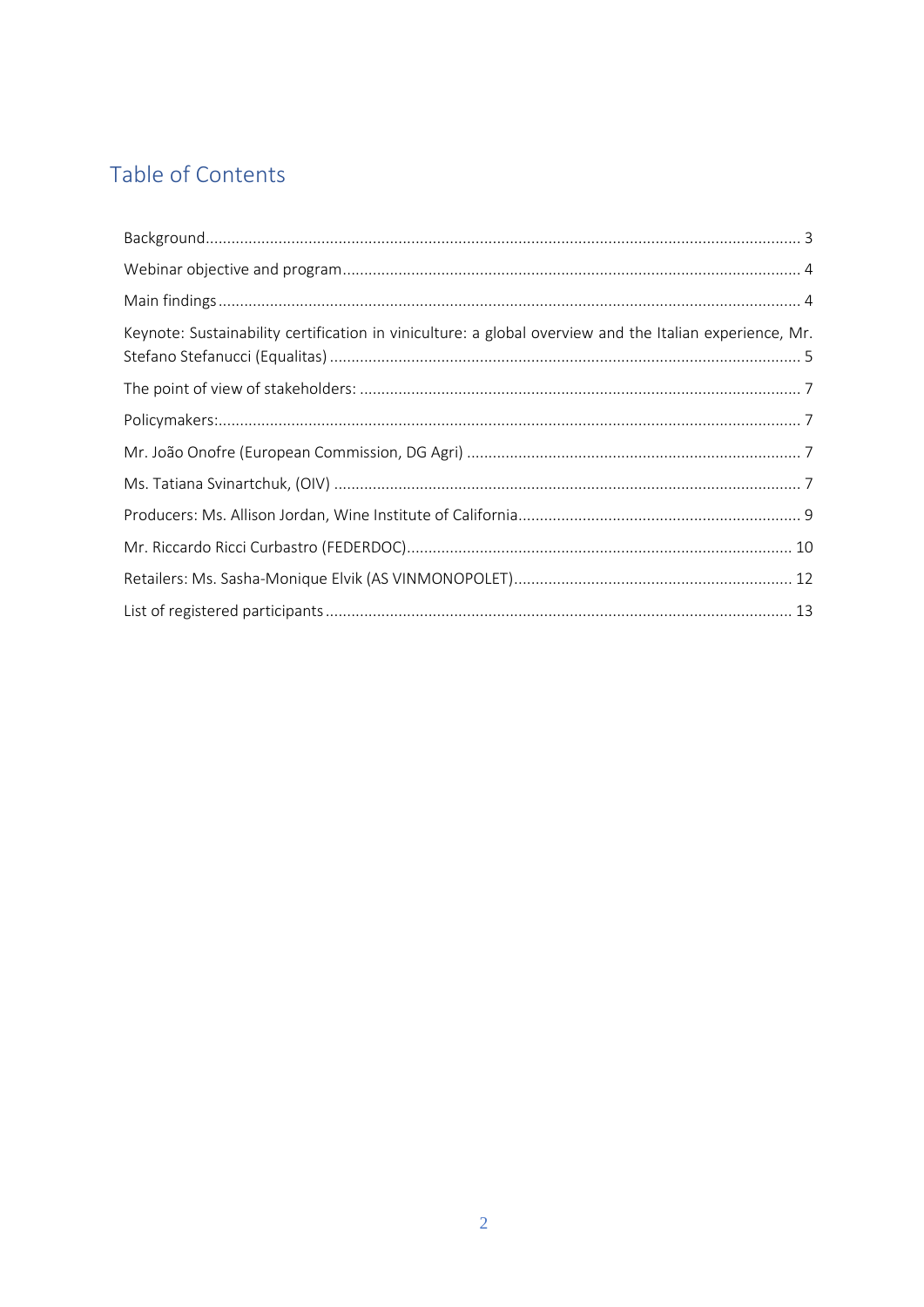## <span id="page-2-0"></span>Background

Starting in 2017, FAO and oriGIn embarked on a project to support Geographical Indications (GIs) to develop their own sustainability strategies, with the aim of understanding the sustainability dynamics at local level and at the same time taking into account markets and regulatory requirements Experts were invited to discuss this topic and the way forward, which provided the ground for the Sustainability Strategy for GIs (SSGI), including a roadmap of 4 basic components: Prioritize, Assess, Improve and Communicate. A task force wasthen established to provide continuous feedback and recommendations for the implementation of SSGI and the tools developed in this framework. After the first tool being developed (a guide and toolkit for producers to identify sustainability topics in their system and to engage in improving them), FAO ad oriGIn are now working on relevant indicators to help GI producers in the next SSGI phase related with assessment.

Quality products that are deeply rooted in a given geographical area play a key role in the economy. They can also contribute to social development and the preservation of local resources. Natural features – as well as tradition and culture, typical of certain geographical environments – have the potential to confer products some unique characteristics and reputation, which are valued on the market. Preserving such resources, traditions and quality through Geographical Indications (GIs) can create value (economic, social an environmental) for producers and consumers.

Keeping in mind that the United Nations Sustainable Development Goals (SDGs) are the point of reference for any strategy towards a more sustainable future, FAO and oriGIn held a series of webinars (October-November 2020) to address how quality linked to geographical origin can contribute to achieve sustainability objectives.

More information about the series of webinars background and objectives @ [https://www.origin](https://www.origin-gi.com/images/stories/PDFs/English/Event/2020_originfao_forum/Sustainability_Forum_Rev_15_October2020.pdf)[gi.com/images/stories/PDFs/English/Event/2020\\_originfao\\_forum/Sustainability\\_Forum\\_Rev\\_15\\_Octo](https://www.origin-gi.com/images/stories/PDFs/English/Event/2020_originfao_forum/Sustainability_Forum_Rev_15_October2020.pdf) [ber2020.pdf](https://www.origin-gi.com/images/stories/PDFs/English/Event/2020_originfao_forum/Sustainability_Forum_Rev_15_October2020.pdf)

[Find out here the series of webinars full calendar and individual programs.](https://www.origin-gi.com/content-page/item/15338-individual-webinars-programs.html)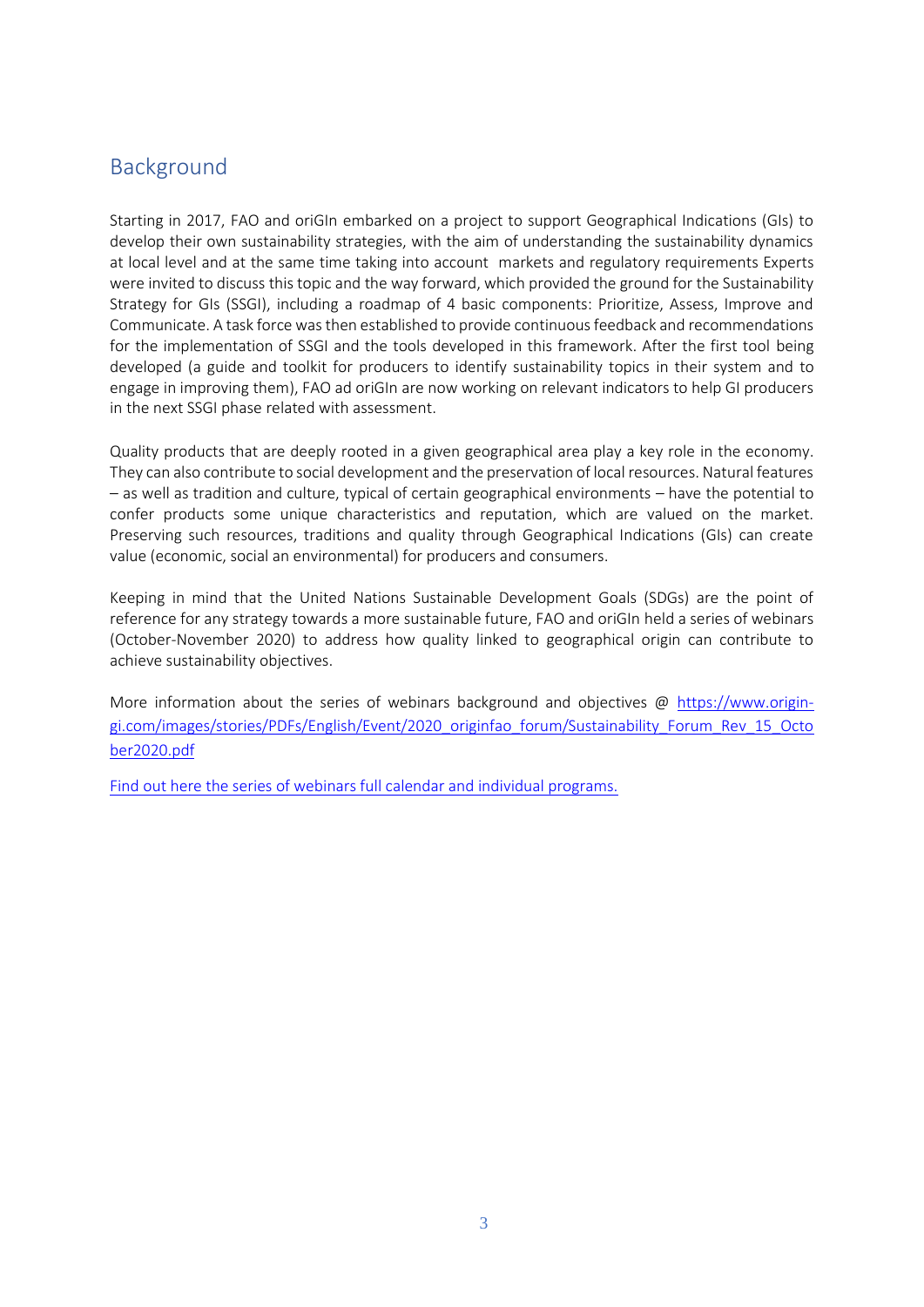## <span id="page-3-0"></span>Objective and agenda

In the origin wine sector, the awareness on sustainability is quite high among policy-makers, producers and retailers. This webinar aimed at exploring the trends through initiatives undertaken nationally and internationally at different level from producers as well as policymakers.

| 15:00 | Opening, background and objectives:<br>Mr.<br>Massimo Vittori (oriGIn)                                                                          |
|-------|-------------------------------------------------------------------------------------------------------------------------------------------------|
| 15:05 | Keynote: Sustainability certification<br>in<br>viniculture: a global overview and the Italian<br>experience, Mr. Stefano Stefanucci (Equalitas) |
| 15:20 | The point of view of stakeholders:                                                                                                              |
|       | - Policymakers: Mr. João Onofre (European<br>Commission, DG Agri), Ms. Tatiana Svinartchuk<br>(OIV)                                             |
|       | - Producers: Ms. Allison Jordan (Wine Institute of<br>California), Mr. Riccardo Ricci Curbastro<br>(FEDERDOC)                                   |
|       | Retailers: Ms. Sasha-Monique Elvik<br>(AS<br>$\bar{\phantom{a}}$<br>VINMONOPOLET)                                                               |
| 16:35 | Q&A                                                                                                                                             |
| 16:55 | Conclusions and next steps                                                                                                                      |
| 17:00 | End of the session                                                                                                                              |

## <span id="page-3-1"></span>Main findings

From the debated emerged that in the origin wine sector we are not so far from having a shared interpretation of what issues are relevant but a uniform approach in concrete is still needed. Though the stakeholders are aware of what is sustainability, there is still a wide difference on how strict the requirements of the several projects are. It is important to continue to work to promote convergence on these issues at the international level. There is a need of collaboration and convergence ("common language"), which is felt also by retailers that wish to convey reliable information to consumers.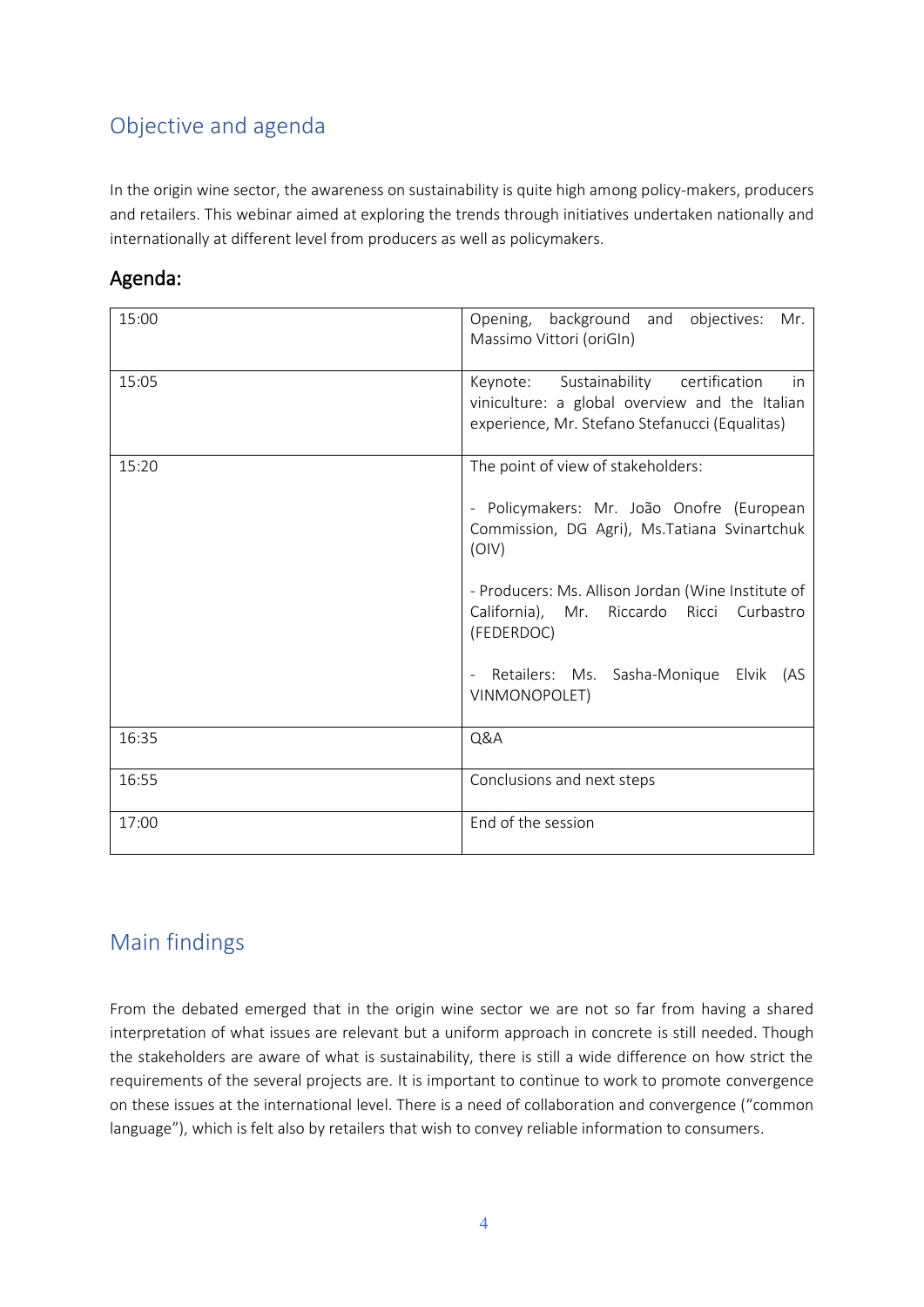## <span id="page-4-0"></span>Keynote: Sustainability certification in viniculture: a global overview and the Italian experience, Mr. Stefano Stefanucci (Equalitas)

In the origin wine sector, the awareness on sustainability is quite high among policymakers, producers and retailers. Several initiatives have been undertaken internationally at different levels and there is currently a great number of certifications and labels around the world regarding this topic.

Many initiatives respond to market request. Despite great interest within the sector there is no alignment and uniformity yet on the meaning of sustainability.

Around the world different initiatives are directly related to producers and are based on:

- a. Approach (environment, economic and social), some initiatives are more focused on the environmental component;
- b. Target: Territory, companies, products;
- c. Need of collaboration and convergence ("common language"), which is felt also by retailers that wish to convey reliable information to consumers.

Other initiatives have been launched by policy makers:

- a. EU Farm to Fork Strategy: On 20 May 2020, the European Commission published a communication on its Farm to Fork strategy. The EC wants to reduce the environmental and climate footprint of the EU food system and strengthen its resilience, ensure food security in the face of climate change and biodiversity loss and lead a global transition towards competitive sustainability from farm to fork and tapping into new opportunities. To that end, the EC tabled a long list of proposals on sustainable food production, food security, sustainable consumption and healthy food and fight against food fraud (see our note dated 25 May 2020). Description of objectives and actions [here;](https://ec.europa.eu/info/sites/info/files/communication-annex-farm-fork-green-deal_en.pdf) Q&A [here.](https://ec.europa.eu/commission/presscorner/detail/en/qanda_20_885)
- b. OIV Guidelines for the implementation of principle of sustainable viticulture

There are more projects to consider, even based on synergies between public and private sector. An interesting case in represented by an initiative between the Nordic alcohol monopolies (Sweden, Norway, Finland, the Faroe Islands and Iceland) and Denner, a supermarket chain. They commissioned to the certification body INTERTEK a benchmark on the main sustainability projects in the wine sector around the world. They selected 35 projects, which were very different from one to another and adopted different perspectives, however all focused specifically on one pillar of sustainability, while we know that a balanced approach to sustainability consider the three pillars included in the concept of sustainability itself. Regarding control mechanism and representativeness, some cases only have a selfassessment approach, while some projects foresee a third-party certification which is the case for Equalitas standard.

Equalitas certifies:

- territories,
- company (corporate level)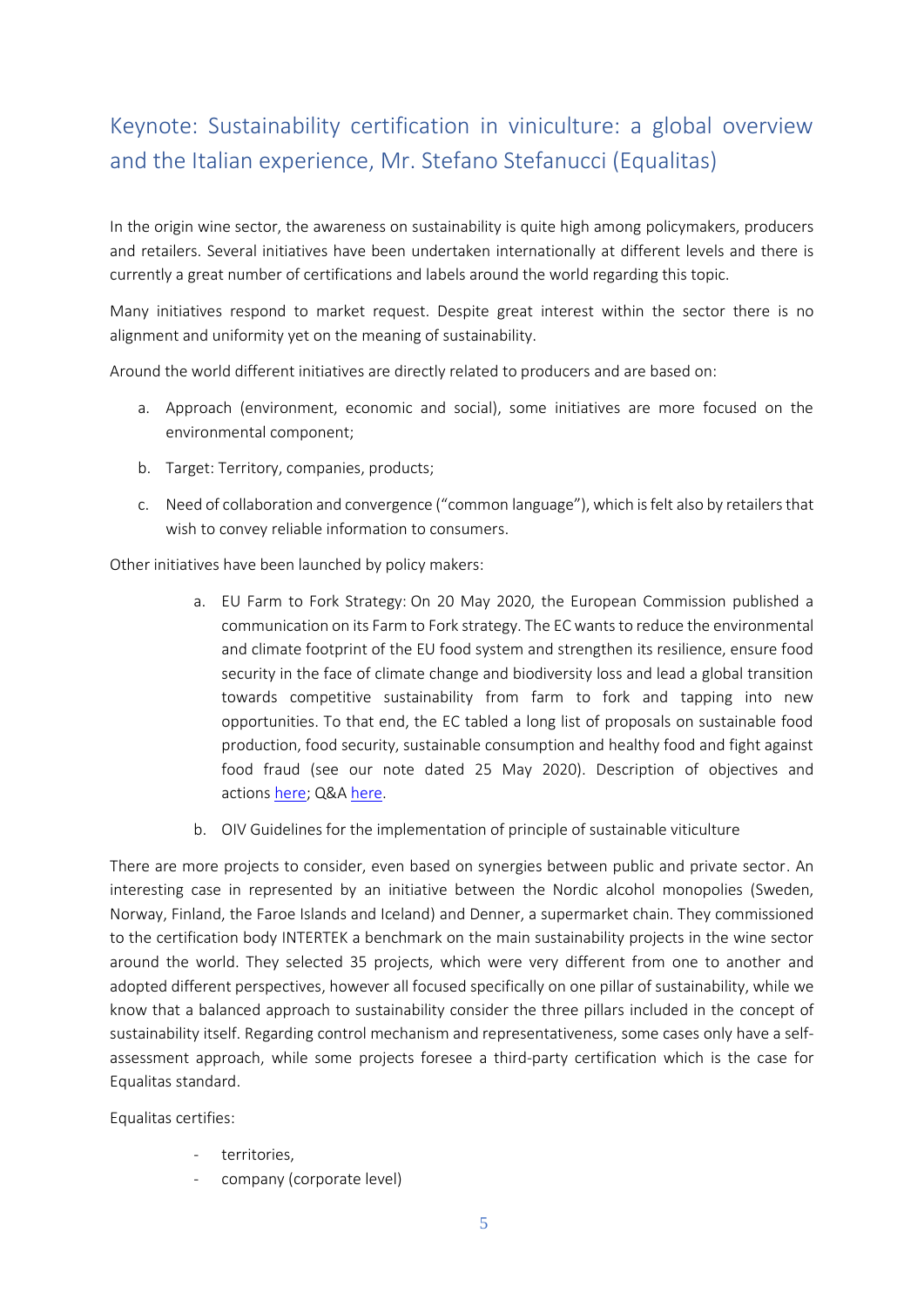- and products (production chain level).

The key points of the Equalitas standard are, beyond the object of the certification:

- good practices (agricultural, manufacturing, social, economic, communication)
- indicators (biodiversity, carbon footprint and water footprint for the environmental sustainability)
- and access graduality.

To conclude, we are not so far from having a shared interpretation of what issues are relevant in the origin wine sector, but we are still far from having a uniform approach in concrete. Though the stakeholders are aware of what is sustainability, there is still a wide difference on how strict the requirements of the several projects are. There is a need of collaboration and convergence ("common language"), which is felt also by retailers that wish to convey reliable information to consumers.

Equalitas is available to continue working with oriGIn the FAO to promote convergence on these issues at the international level.

[Click here for the full presentation](https://www.origin-gi.com/images/stories/PDFs/English/PPT/oriGIn-FAO_Series_of_webinars_2020-PPT/04-OIV.pdf)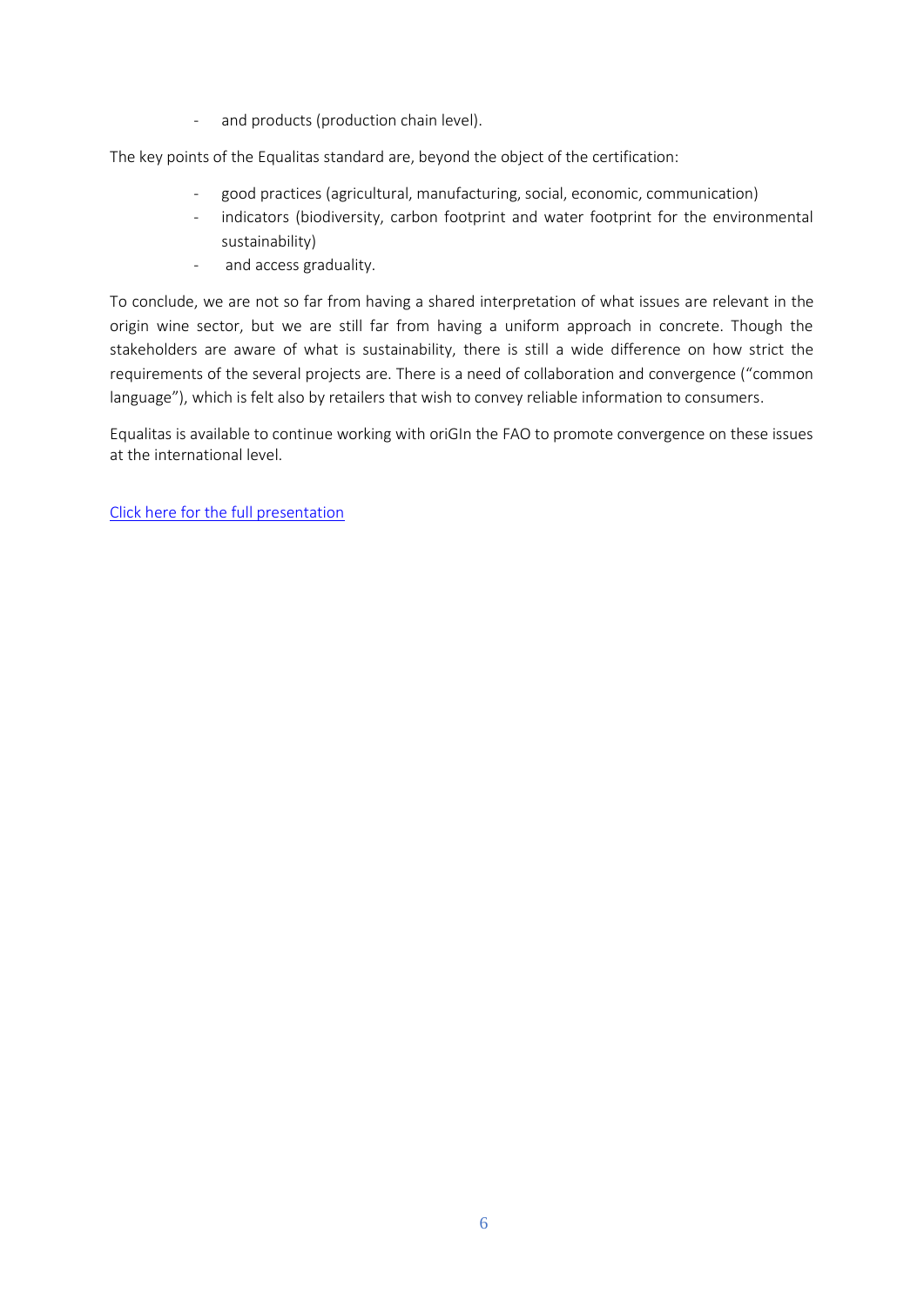## <span id="page-6-0"></span>The point of view of stakeholders:

<span id="page-6-1"></span>Policymakers:

<span id="page-6-2"></span>Mr. João Onofre (European Commission, DG Agri)

#### <span id="page-6-3"></span>Ms. Tatiana Svinartchuk, (OIV)

The link to the geographical origin has always been very important for the vitivinicultural sector:

- Appellations of origin / Geographical Indications
	- Arrangement 1924 Protection of AO
	- 1947 Definition of AO
	- 1992 Definition of AOR / IGR recognized
- Definition of terroir (2010)
	- Vitivinicultural "terroir" is a concept which refers to an area in which collective knowledge of the interactions between the identifiable physical and biological environment and applied vitivinicultural practices develops, providing distinctive characteristics for the products originating from this area.
	- "Terroir" includes specific soil, topography, climate, landscape characteristics and biodiversity features.
- Sustainability is a new value for growth. The vitivinicultural sector role and strategy in the achievement of sustainability goals
	- 2004 Definition of sustainability
	- 2016 General Principles of Sustainability Environmental, Social, Economic and Cultural aspects " (OIV-CST 518-2016)"
	- 2020 presentation for adoption of "Guidelines for the implementation of principles of sustainable vitiviniculture

#### *What is next?*

- o Implementation:
	- Promotion among enterprises and organizations
	- Promotion among certification bodies
- o Recognition and valorization of the approach

#### OIV STRATEGIC PLAN 2020-2024

The OIV is committed to the Sustainable Development Goals, developed under the aegis of the United Nations, and is supporting its members in their implementation in areas relevant to its mandate of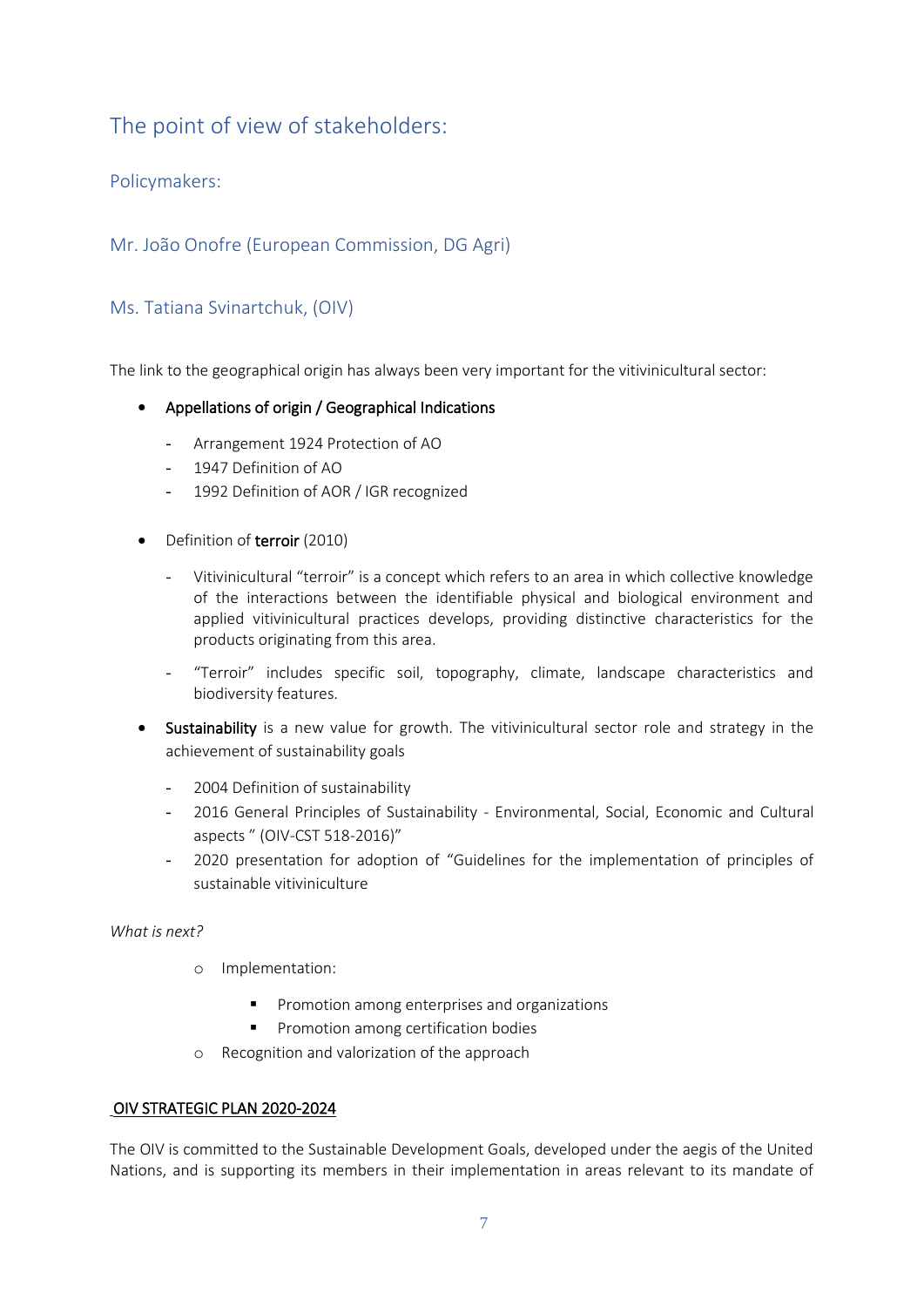financial stability and sustainable and inclusive economic growth. We are on target for 13 out of the 17 SDGs.

[Click here for the full presentation](https://www.origin-gi.com/images/stories/PDFs/English/PPT/oriGIn-FAO_Series_of_webinars_2020-PPT/04-OIV.pdf)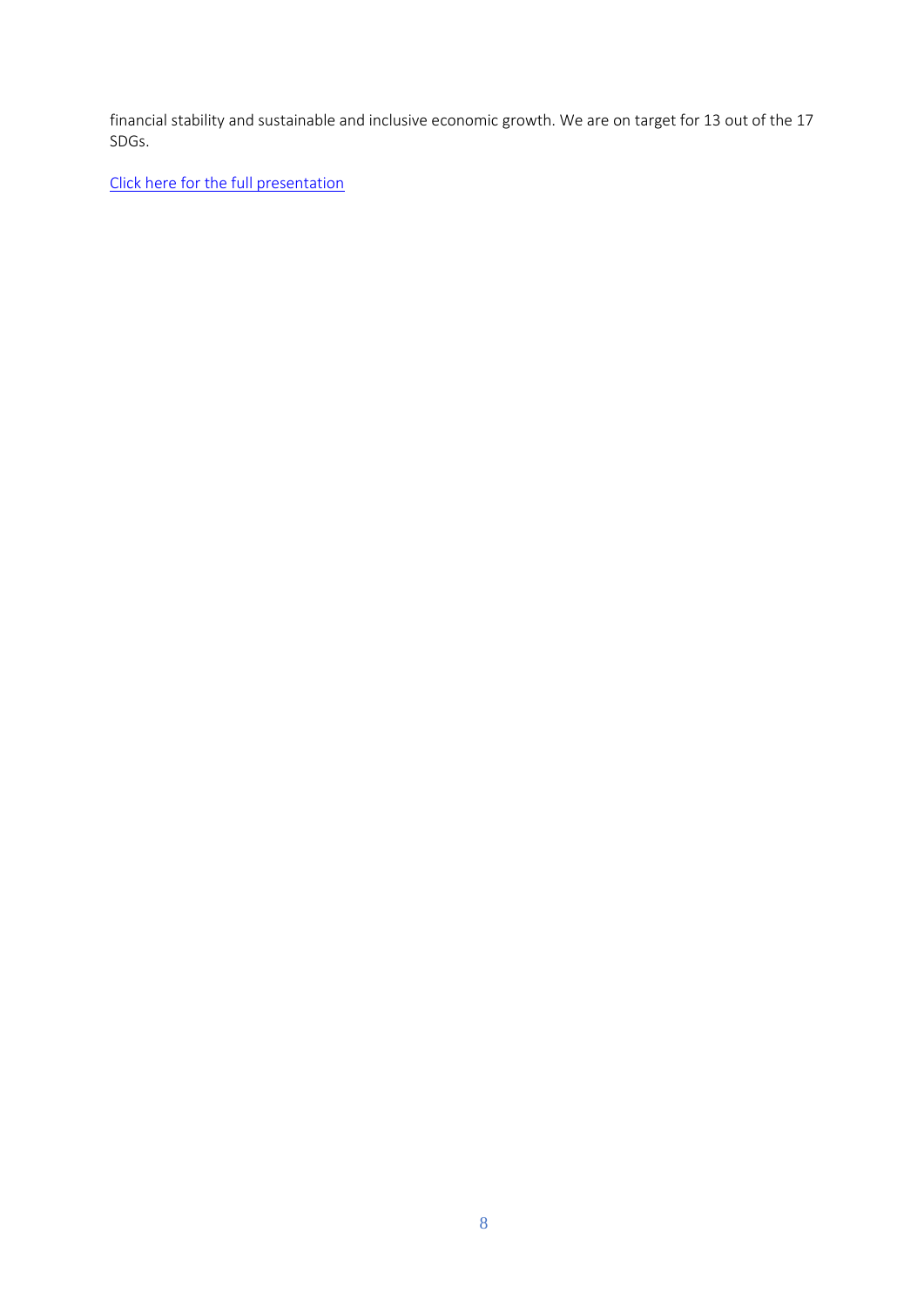#### <span id="page-8-0"></span>Producers: Ms. Allison Jordan, Wine Institute of California

Since its founding in 1934, shortly after the repeal of Prohibition, Wine Institute has helped guide the California wine industry through 85 years of growth and prosperity. Our membership has increased from 42 wineries to over 1,000 today, and we have watched California become the first wine producer in the United States, counting with:

- 4,200 Wineries
- 5,900 Winegrape Growers
- 256,975 Hectares
- 139 American Viticultural Areas

California has one of the most comprehensive and widely adopted sustainable winegrowing programs in the world, fostering a culture of continuous improvement and leadership in sustainability.

Sustainable winegrowing is a comprehensive set of practices that are environmentally sound, socially equitable and economically viable. Sustainable winegrowing is being used by wine grape growers and vintners throughout California to grow and make high quality grapes and wine. These sustainable vineyard and winery practices conserve water and energy, maintain healthy soil, protect air and water quality, enhance relations with employees and communities, preserve local ecosystems and wildlife habitat, and improve the economic vitality of vineyards and wineries.

The California code of sustainable winegrowing workbook is the foundation of the Sustainable Winegrowing Program (SWP) and a tool for participants to measure their level of sustainability and to learn about ways they can improve their practices. It contains 15 Chapters (140 Vineyard and 104 Winery Best Practices).

In 2010 "CERTIFIED SUSTAINABLE" was introduced. It is a certification program providing third-party verification that a winery or vineyard. Producers who wish to be certified sustainable need to adopt the sustainable practices included in the Code, fulfil the requirements and receive an annual independent verification. A logo, available since 2017, can be used on the bottle, over 72 million 750 ML bottles bear the wine logo.

[Click here for the full presentation](https://www.origin-gi.com/images/stories/PDFs/English/PPT/oriGIn-FAO_Series_of_webinars_2020-PPT/05-California_Perspective_oriGin_Session_10.27.2020.pdf)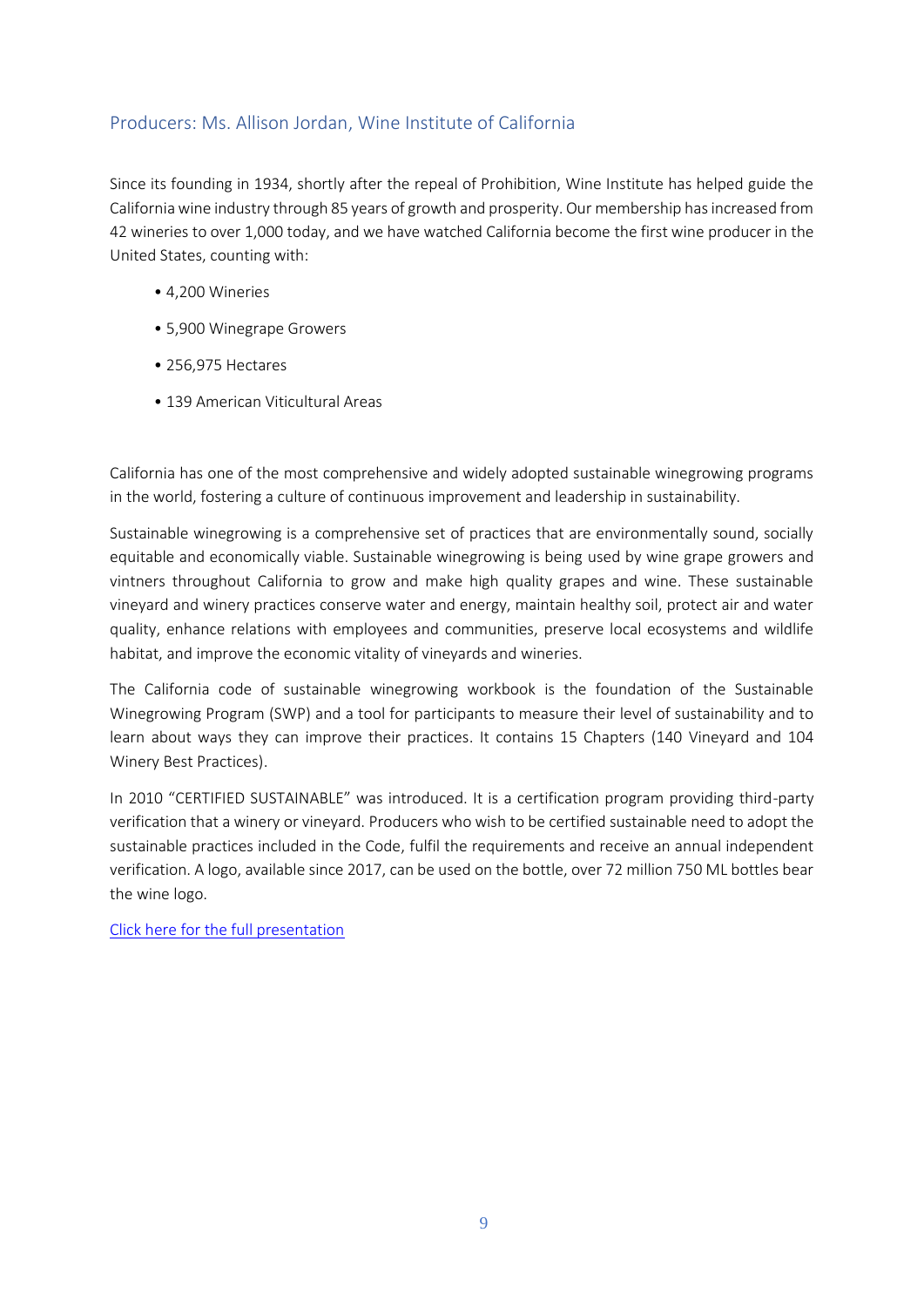#### <span id="page-9-0"></span>Mr. Riccardo Ricci Curbastro (FEDERDOC)

Federdoc is the National Confederation of Volontary Consortia for the Protection of th Designations of origin of the Italian wines. Since its etablishment in 1979, it represents almost all the Italian protected GI wines: almost 75 Consortia ar members of Federdoc.

Federdoc's objective are as follows:

- 1) To provide legal and legislative support and assistance to oversight consortia in fulfilling their legal obligations with regard to institutional goals and functions deriving from performance of the work stipulated by the law regulating all the wine denominations and/ or GIs recognized nationwide;
- 2) To stipulate, on behalf of the member consortia, agreements and research and study projects on aspects and subjects of national interest in regard to European Community regulations and obligations;
- 3) To work for the legal protection at national and international level, of Italian denominations, also in cooperation with European Community, national and regional organizations and Chambers of Commerce and participate in programs for that purpose ;
- 4) To perform services and tasks delegated by ministries and/or pertinent ministerial and regional organizations under their supervision and in coordination with them ;
- 5) To provide all necessary support and technical assistance useful in creating production regulations for Denomination of Origin and wines with GIs, to direct and coordinate the work of member consortia for the purpose and safeguarding, incrementing and enhancing the image of Italian denominations ;
- 6) To provide studies proposals and operation concerned with legislative and regulatory work involving vines and wines, in collaboration with European Community, national and regional administration;
- 7) To defend Italian GI wines everywhere and support recognized oversight organizations defining ways in which the Federation can actively participate in decision-making organizations ;
- 8) To actively promote and increase consumer knowledge of Italian Denomination of Origin wines through forms of communication, also in collaboration with private organizations and public administration at the European Community, national and regional levels.

The Italian wine industry is huge and Italian wine production is among the first biggest ten worldwide.

#### From the Forum to Equalitas

Regarding sustainability projects in the wine industry, in 2014 the Forum for the Sustainability of Wine mentioned 15 "main" sustainability projects in the wine sector, and several minor ones. However, following this forum, several projects have not continued with their activities, some of them focused only on some issues and not the three defined pillars of sustainability and a very few fulfilled the requirements to be considered certifiable.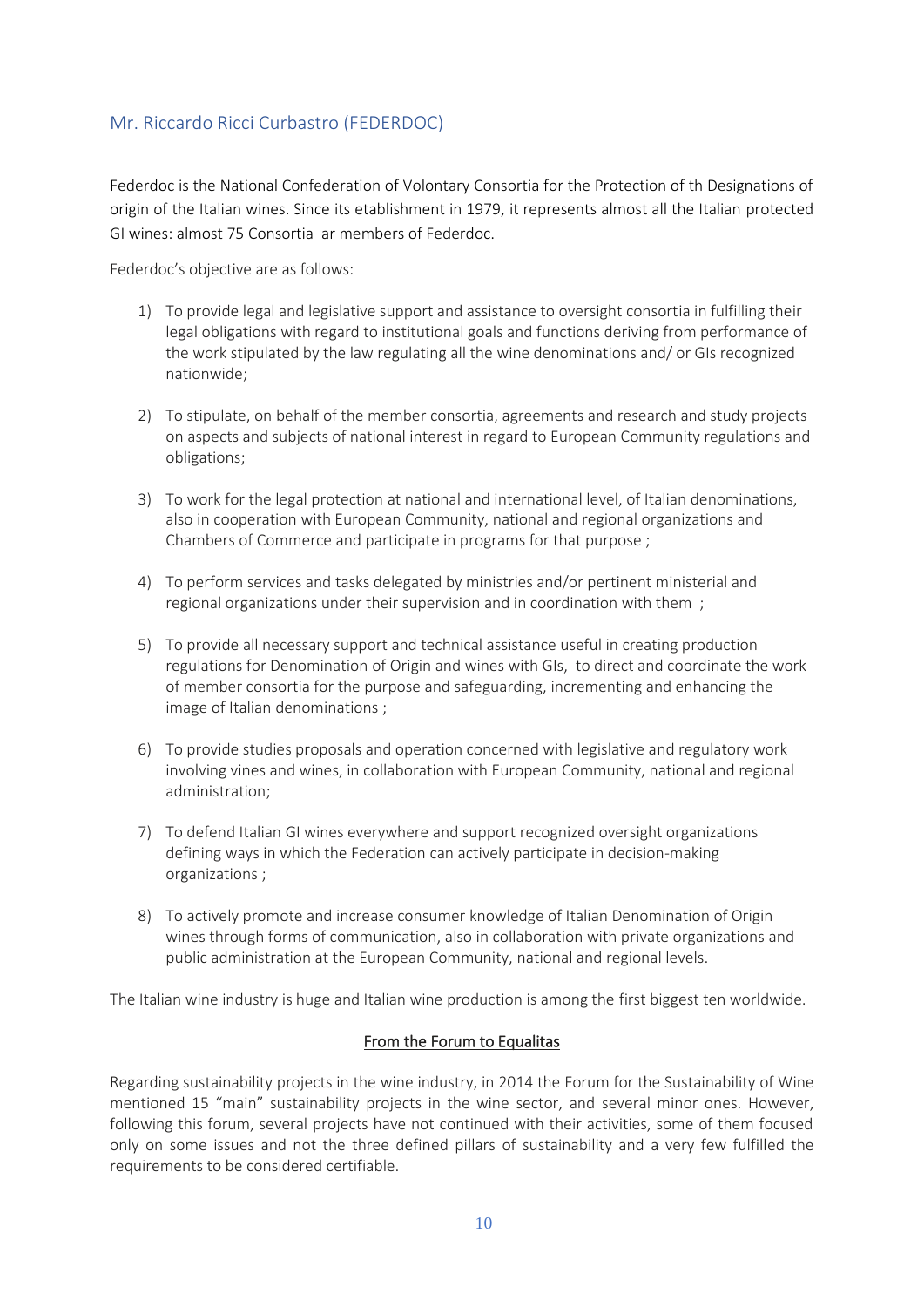Certification means that a third- and independent body attests that a product or a company meets the requirements defined in a reference standard. To talk about certification, therefore, you need:

- A STANDARD;
- A CERTIFICATION BODY;
- PRODUCT AND COMPANIES.

The standard must be structured to allow an objective assessment with verifiable and measurables requirements, but the certification body must also be recognized and meet the requirements of impartiality and independence.

#### **Acknowledgements**

The Sustainability Consortium (TSC) agrees that Equalitas' sustainable wine guidelines meet TSC and retailers' expectations in order to adopt an official sustainability code for their winegrowers.

The Organization for an International Geographical Indications Network - oriGIn - has decided to benchmark Equalitas within their GIs in the Time of Sustainability initiative.

[Click here for the full presentation.](https://www.origin-gi.com/images/stories/PDFs/English/PPT/oriGIn-FAO_Series_of_webinars_2020-PPT/06-Federdoc-_Equalitas_EN-_orIGin-_FAO_2020.pdf)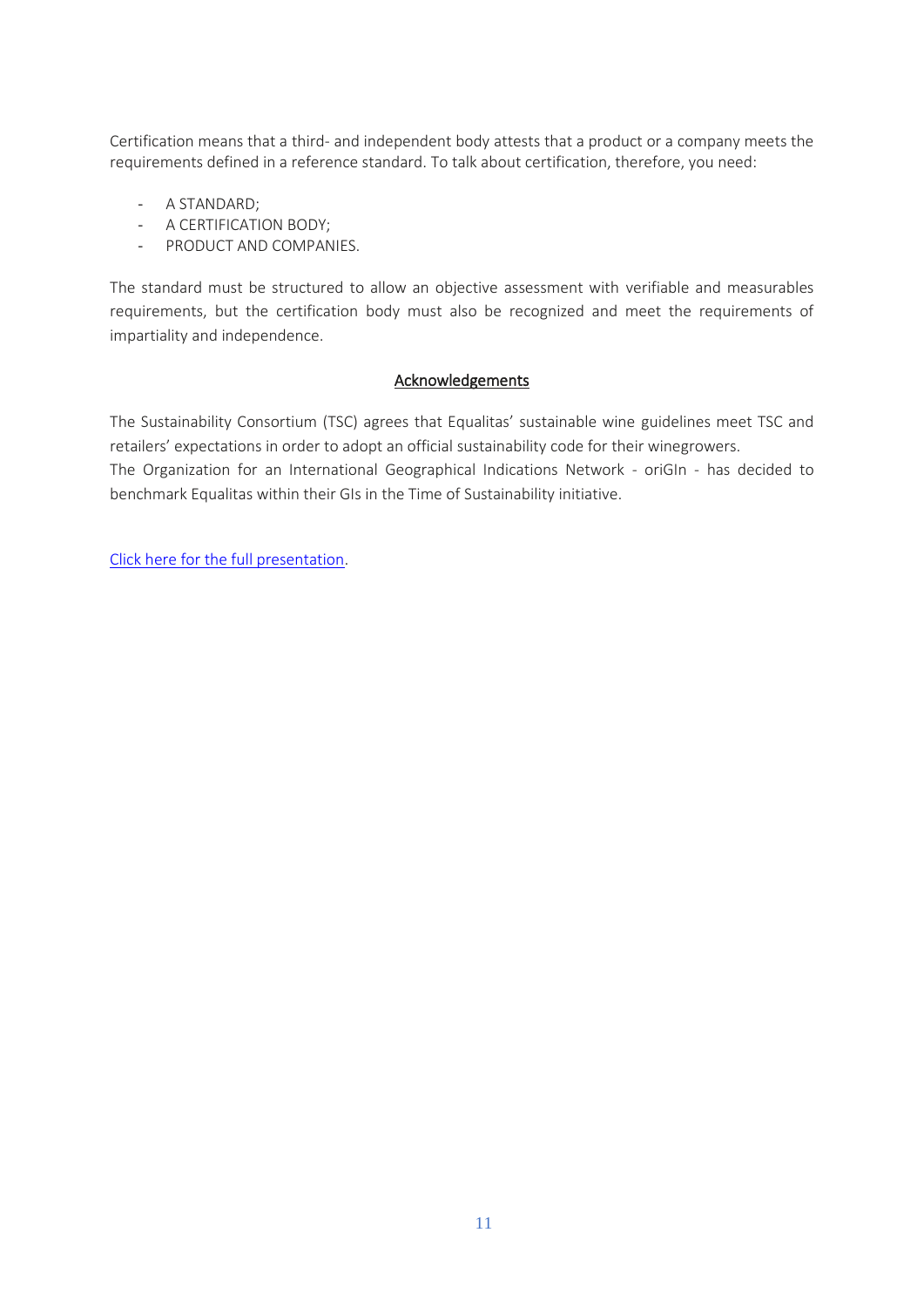#### <span id="page-11-0"></span>Retailers: Ms. Sasha-Monique Elvik (AS VINMONOPOLET)

Vinmonopolet, is the Norwegian Wine and Spirits Monopoly, established in 1922. As a retailer, Vinmonopolet represents more than 23,000 products and its approach is based on different elements that are as follows:

- adapt to new trends;
- minimize damage of the products they sell ;
- state owned and highly regulated;
- no advertising;
- recommendations based on customer needs and quality;

And on different values and concepts as complex supply chain; variation of raw material; climate change & Terroir the biggest risk for them being at raw material production.

Vinmonopolet purchasing procedure follows several steps:

- 1) Research
- 2) Tenders
- 3) Offers delivered
- 4) Sensory Tasting Panel
- 5) Purchase
- 6) Control
- 7) Sales online and in stores

#### *What are the roles of certifications for Vinmonopolet?*

Certifications assist Vinmonopolet to:

- minimize risk and increase traceability of their supply chains.
- Gain insight: Quantitative and qualitative results.
- Communicate Sustainability initiatives in their supply chains to our customers. (i.e. ethical certifications as Fairtrade an For for Life and Environmentally certified production)

In summary, certifications help Vinmonopolet in reaching their Sustainable Development Goals.

To conclude, it is important to emphasize that according to Vinmonopolet, trust between them as retailers and their partners/ stakeholders is key, which can be created for instance through transparency and honesty in and about their supply chains. Also, their relation with customers is important as the latter expect that all the products sold meet their expectations on sustainability, safety and quality. In that sense, retailers need to trust certifications and standards and assist in enhancing standards in adequations with their goals and sustainability objectives. Finally, it appears that benchmarking, harmonization, and recognition will be key in the future.

[Click here for the full presentation.](https://www.origin-gi.com/images/stories/PDFs/English/PPT/oriGIn-FAO_Series_of_webinars_2020-PPT/07-OriGIN_presentation_monopolet_rev.pdf)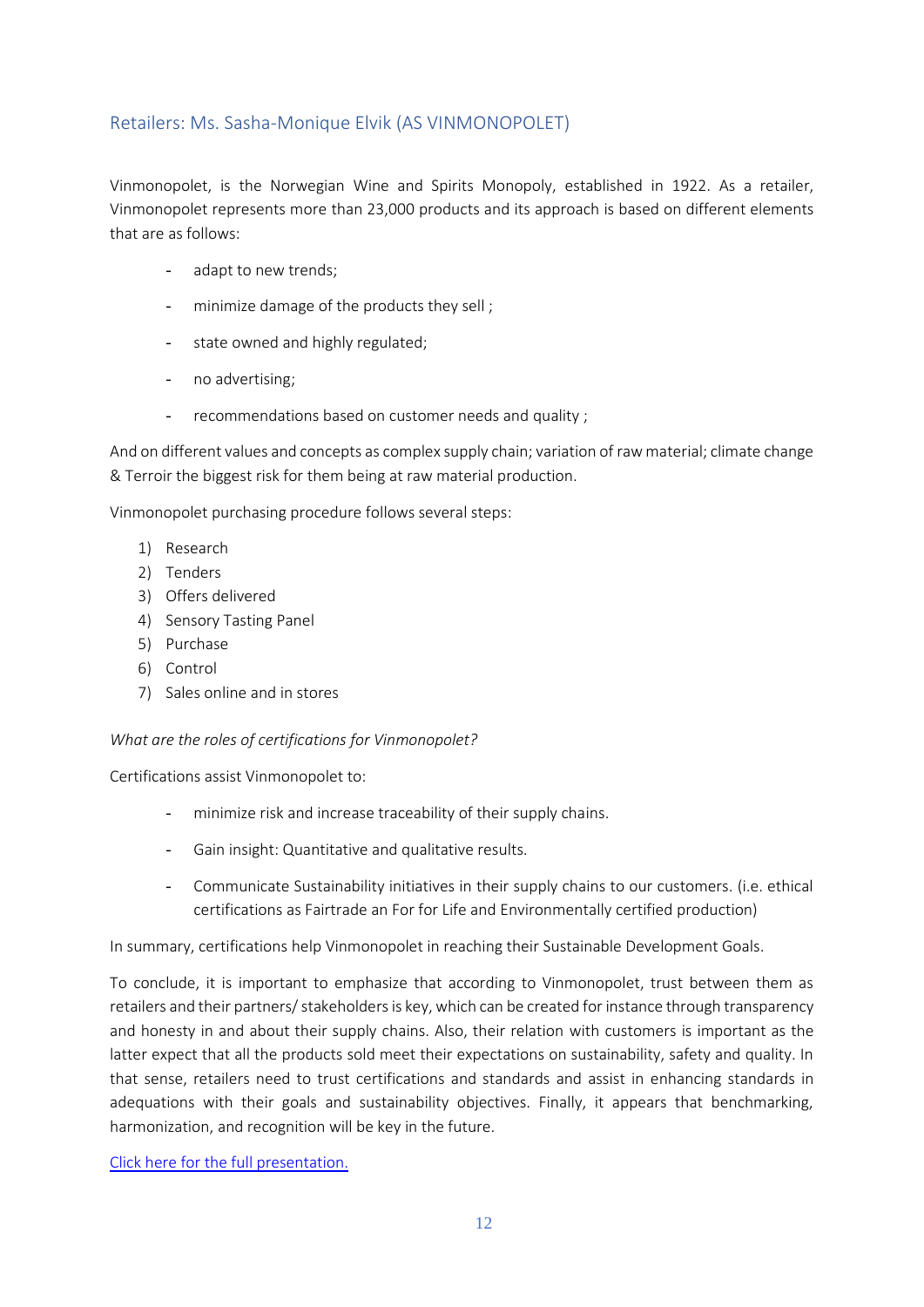# <span id="page-12-0"></span>List of registered participants

| Country         | Name              | Family name                 | Organization                                               |
|-----------------|-------------------|-----------------------------|------------------------------------------------------------|
| Australia       | Grace             | Borg                        | <b>AIDV Australasian Section</b>                           |
| Australia       | Tony              | Battaglene                  | Australian Grape and Wine Incorporated                     |
| Austria         | Ebe               | Muschialli                  | <b>UNIDO</b>                                               |
| <b>Barbados</b> | Julei             | Mapp                        | Consultant (Services and Intellectual Property)            |
| Belgium         | João              | Onofre                      | DG Agri                                                    |
| Belgium         | Nathalie          | Nathon                      | <b>EU Commission</b>                                       |
| Belgium         | Mathilde          | Chareyron                   | oriGIn EU                                                  |
| Belgium         | Georges-<br>Henry | Carrard                     | DG Agriculture and Rural Development                       |
| Belgium         | Aurora            | Abade                       | CEEV - Comité Européen des Entreprises Vins                |
| <b>Brazil</b>   | Rogerio           | Ruschel                     | Journalist                                                 |
| Cameroun        | Monique           | Bagal                       | Geographical Indications Specialist - Law and<br>promotion |
| Canada          | Clémentine        | Gombart                     | Québec cider producer association                          |
| Colombia        | Luis<br>Fernando  | Samper                      | 4.0 Brands                                                 |
| Colombia        | Jorge             | Chavarro                    | Cavelier Abogados                                          |
| Costa Rica      | Wendy             | Lopez                       | Registro de la Propiedad Industrial                        |
| Croatia         | Ana               | Marušić Lisac               | Biotechnicon                                               |
| Cuba            | Adargelio         | Garrido                     | Andersen                                                   |
| Ecuador         | Sandra            | Baez                        | Falconi Puig Abogados                                      |
| Ecuador         | Cecilia           | Falconi                     | Falconi Puig Abogados                                      |
| Ecuador         | Jaime             | Mantilla Compte             | Falconi Puig Abogados                                      |
| Finland         | Laura             | Varpasuo                    | Alko                                                       |
| France          | Gauthier          | de LOGIVIERE                | Comité Champagne                                           |
| France          | Valérie           | <b>OLIVIER</b><br>SALVAGNAC | Université de Toulouse                                     |
| France          | Olivier           | Mandel                      | SELAS MANDEL-ASSOCIES                                      |
| France          | Solène            | Blanc                       | oriGIn                                                     |
| France          | Fabrice           | Giordano                    | Consultant - Juriste en droit du vin et des<br>spiritueux  |
| France          | Marie             | Jabiol Lacoix               | Consultant - Juriste en droit du vin et des<br>spiritueux  |
| France          | Marion            | Pignot                      | Plasseraud                                                 |
| France          | Diana             | Ugalde Jalenques            | Research Unit GRAPPE ESA INRA                              |
| France          | Isabelle          | Anatole-Gabriel             | <b>UNESCO</b>                                              |
| France          | Diana             | Ugalde Jalenques            | Research Unit GRAPPE ESA INRA                              |
| France          | Delphine          | Marie-Vivien                | <b>CIRAD</b>                                               |
| France          | Nao               | <b>HAYASHI</b>              | <b>UNESCO</b>                                              |
| France          | Alejandro         | Fuentes Espinoza            | OIV                                                        |
| Georgia         | Giorgi            | Samanishvili                | oriGIn Georgia                                             |

112 participants registered for the online event.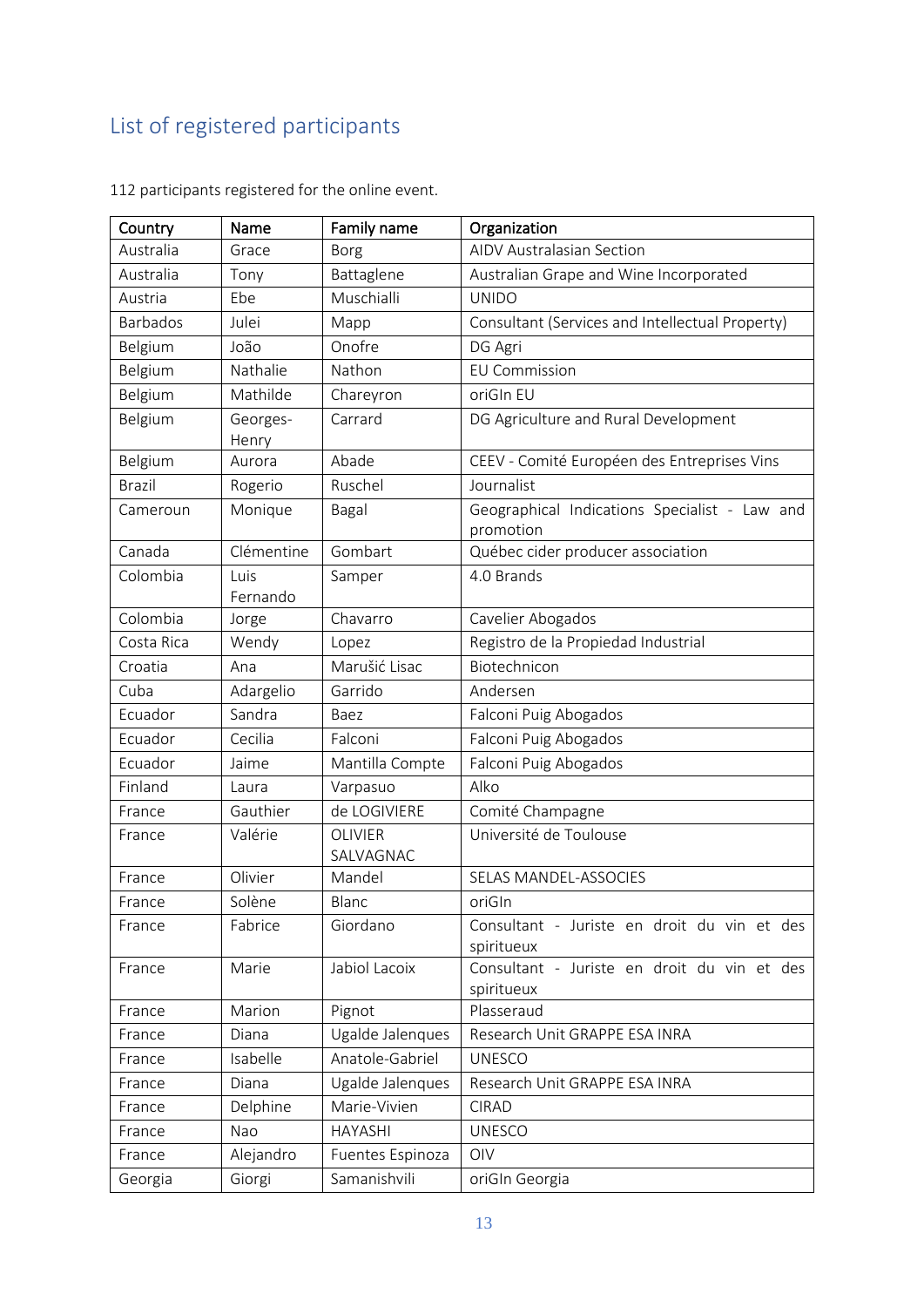| Germany      | Juliane      | Urban           | Institut für Weinbau und Oenologie                     |
|--------------|--------------|-----------------|--------------------------------------------------------|
| Greece       | Dimitra      | Gaki            | Université de Thessalie                                |
| Guatemala    | Maria        | Sanchez         | Rones de Guatemala - ANFAL                             |
|              | Mercedes     |                 |                                                        |
| Hungary      | Aron         | Torok           | Corvinus University                                    |
| India        | Chandar      | Sekaran         | <b>Trade Policy Analyst</b>                            |
| Italy        | Sanli        | Gorson          | Master, University of Padova                           |
| Italy        | Stefano      | Stefanucci      | Equalitas                                              |
| Italy        | Riccardo     | Ricci Curbastro | FEDERDOC                                               |
| Italy        | Emilie       | Vandecandelaere | <b>FAO</b>                                             |
| Italy        | Martina      | Guinicelli      | University of Parma                                    |
| Italy        | Chiara       | Manca           | University of Florence                                 |
| Italy        | Andrea       | Bottarel        | Consorzio Lugana                                       |
| Italy        | Giovanni     | Sogari          | University of Parma                                    |
| Italy        | Iudita       | Sampalean       | University Cattolica                                   |
| Italy        | Rachele      | Croci           | Università degli Studi di Parma - Food Sciences        |
|              |              |                 | Department                                             |
| Italy        | Arianna      | Carita          | <b>FAO</b>                                             |
| Italy        | Maria Giulia | Mariani         | Consultant                                             |
| Italy        | Mathilde     | Amard           | University of Parma                                    |
| Italy        | Filippo      | Scala           | University of Turin                                    |
| Italy        | Barbara      | lasiello        | OIV                                                    |
| Italy        | Federico     | Chimenti        | Consorzio Primitivo di Manduria                        |
| Italy        | Luigino      | Disegna         | Valoritalia-Equalitas                                  |
| Italy        | Luigino      | Disegna         | Valoritalia-Equalitas                                  |
| Japan        | Hart         | Feuer           | Kyoto University                                       |
| Japan        | Herve        | Couraye         | SGS                                                    |
| Lebanon      | Ghada        | Safar           | Consultant                                             |
| Luxembourg   | Roberto      | D'ERME          | Dennemeyer & Associates S.A.                           |
| Mexico       | Yolanda V.   | Oropeza Gaxiola | Jalife Caballero                                       |
| Mexico       | Fernando     | Cano Trevino    | Consejo Regulador del Tequila (CRT)                    |
| Moldova      | Diana        | Rotari          | National Office of Vine and Wine                       |
| Norway       | Sasha-       | Elvik           | Vinmonopolet                                           |
|              | Monique      |                 |                                                        |
| Portugal     | Dina         | Martins Pereira | Lawyer - SAPO                                          |
| Portugal     | Andrea       | Postiga         | Export consultant (AIDV)                               |
| Portugal     | Manuel       | Pinheiro        | Comissão de Viticultura da Região dos Vinhos<br>Verdes |
| Portugal     | Francisco    | Mateus          | Vinhos do Alentejo                                     |
| Portugal     | Daniela      | Costa           | Wines of Portugal                                      |
| Portugal     | Lisete       | Osório          | Comissão Vitivinicola Regional Távora-Varosa           |
| Portugal     | Bernardo     | Gouvea          | INSTITUTO DA VINHA E DO VINHO, I.P.                    |
| Portugal     | Manuel       | Cardoso         | INSTITUTO DA VINHA E DO VINHO, I.P.                    |
| Portugal     | Tiago        | Pontinha        | Utad-<br>Agronegócios<br>Doutoramento<br>e             |
|              |              |                 | sustentabilidade                                       |
| South Africa | Moses H      | Lubinga (PhD)   | National Agricultural Marketing Council                |